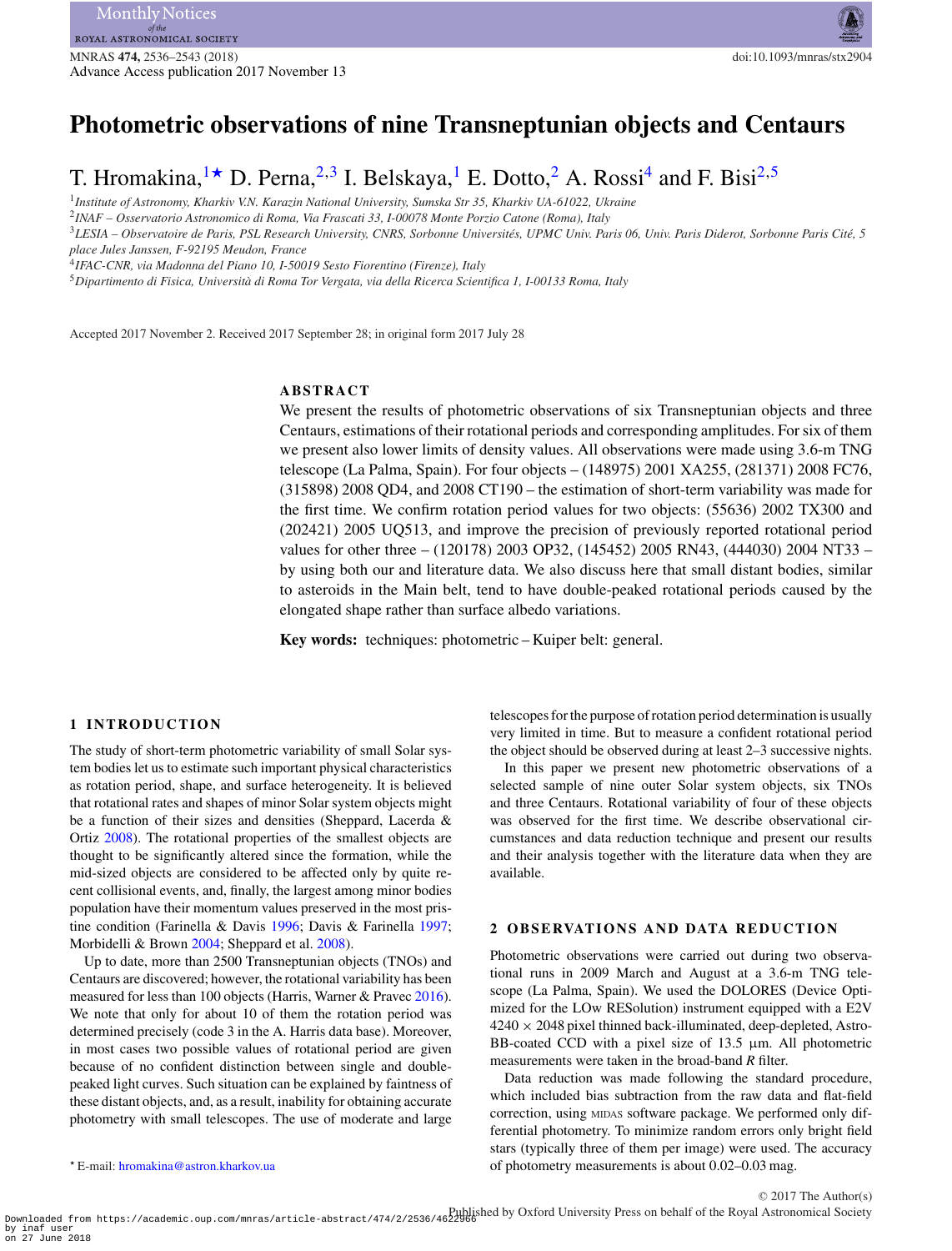<span id="page-1-0"></span>**Table 1.** Observational circumstances.

| Object              | Date ut        | $r$ (au) | $\Delta$ (au) | $\alpha$ (deg) |
|---------------------|----------------|----------|---------------|----------------|
| (55636) 2002 TX300  | 2009 Aug 25.05 | 41.518   | 40.898        | 1.11           |
|                     | 2009 Aug 26.09 | 41.518   | 40.886        | 1.10           |
| (120178) 2003 OP32  | 2009 Aug 22.02 | 41.454   | 40.484        | 0.40           |
|                     | 2009 Aug 24.00 | 41.455   | 40.486        | 0.40           |
| (145452) 2005 RN43  | 2009 Aug 21.92 | 40.695   | 39.706        | 0.30           |
|                     | 2009 Aug 22.96 | 40.695   | 39.705        | 0.29           |
|                     | 2009 Aug 24.00 | 40.695   | 39.705        | 0.29           |
| (148975) 2001 XA255 | 2009 Mar 29.06 | 9.566    | 8.616         | 1.93           |
| (202421) 2005 UQ513 | 2009 Aug 22.04 | 48.741   | 48.104        | 0.93           |
|                     | 2009 Aug 23.06 | 48.740   | 48.093        | 0.92           |
|                     | 2009 Aug 24.06 | 48.740   | 48.081        | 0.91           |
| (281371) 2008 FC76  | 2009 Aug 25.03 | 11.270   | 10.381        | 2.55           |
|                     | 2009 Aug 25.98 | 11.270   | 10.381        | 2.55           |
| (315898) 2008 QD4   | 2009 Mar 26.10 | 5.878    | 6.842         | 2.34           |
| (444030) 2004 NT33  | 2009 Aug 24.00 | 38.172   | 37.325        | 0.84           |
|                     | 2009 Aug 25.04 | 38.173   | 37.329        | 0.84           |
| 2008 CT190          | 2009 Mar 28.96 | 34.726   | 34.146        | 1.35           |

In Table [1](#page-1-0) we present observational circumstances which include the mean  $UT$ , heliocentric (*r*) and geocentric ( $\Delta$ ) distances, and solar phase angle  $(\alpha)$ .

# **3 RESULTS**

We observed nine objects, including five classical TNOs (two of them are members of the Haumea family), three Centaurs and one Scattered-disc object (SDO), according to dynamical classification by Gladman, Marsden & Vanlaerhoven [\(2008\)](#page-7-5). Short-term variabilities of SDO 2008 CT190, Centaurs (148975) 2001 XA255, (281371) 2008 FC76, and (315898) 2008 QD4 were observed for the first time. The rotational periods of the objects that were observed for more than one night were calculated based on Fourier analysis technique (cf. Harris & Lupishko [1989;](#page-7-6) Magnusson & Lagerkvist [1990\)](#page-7-7). Fig. [1](#page-2-0) presents single-night observations, except for 2001 XA255, 2008 QD4, and 2008 CT190 light curves that are shown separately.

Since each object was observed during only one opposition in order to improve the accuracy of rotational period values, we also used literature data (from Thirouin et al. [2010,](#page-7-8) [2012;](#page-7-9) Benecchi & Sheppard [2013\)](#page-7-10) in the analysis.

We summarize in Table [2](#page-3-0) previously published data on rotation periods and light-curve amplitudes and our new determinations. We also give in Table [2](#page-3-0) the orbital type of these objects, and the estimations of diameters and albedos with the corresponding references.

Lower limits of densities were also derived for six objects. We used the tables from Chandrasekhar [\(1987\)](#page-7-11) for rotationally stable Jacobi ellipsoids, and considered the lower limits of the axial ratio *a/b*. For simplicity and given the icy-rich nature of TNOs, a fluid body (i.e. a body with no tensile and pressure-dependent strength) assumption is normally used when calculating the densities. We note however, that for 2008 FC76 and 2003 OP32 this approach may not be correct, as their sizes could be too small to acquire the hydrostatic equilibrium. For more details on the calculation of the obtained density limit values we refer the reader to the paper Perna et al. [\(2009\)](#page-7-12). In Table [3](#page-3-1) we provide the lower limits of the axial ratio and estimations of the densities (assuming an elongated shape of the objects and thus the longer period with double extrema light curve).

A caveat is in order at this point. The assumption of hydrostatic equilibrium (inherent in our modelling) is plausible but clearly not 'optimal' for the bodies under consideration. Objects in the TNO-Centaur population tend to be either small enough that nonhydrostatic deviations can explain the light-curve amplitude (as mentioned above), or large enough that albedo variegation (e.g. Pluto) can provide an explanation for the light-curve amplitude.

As can be seen from Table [3](#page-3-1) the density lower limits are extremely low and therefore are not giving very significant information, apart from the, non-negligible, fact that none of the observed spins and light-curve amplitudes suggest an unexpected density.

# **3.1 (55636) 2002 TX300**

(55636) 2002 TX300 is a classical TNO, which is one of the largest member of the Haumea family. The object has highly inclined orbit similar to that of (136108) Haumea. Previously reported values of its rotational period vary between 8.12 and 24.2 h (considering both single- and double-peaked light curves) with estimated amplitude of about 0.04–0.09 mag (Sheppard & Jewitt [2003;](#page-7-13) Ortiz et al. [2004;](#page-7-14) Thirouin et al. [2010,](#page-7-8) [2012\)](#page-7-9).

(55636) 2002 TX300 was observed for two consequent nights on 2009 August 24–25. We found the rotational periods  $8.04 \pm 0.04$  h and its double value  $16.08 \pm 0.04$  h with the amplitude of  $0.05 \pm 0.01$  mag. The composite light curves for single- and doublepeaked rotational periods are shown in Figs [2](#page-3-2) and [3,](#page-4-0) respectively.

#### **3.2 (120178) 2003 OP32**

(120178) 2003 OP32 is another member of the Haumea collisional family that we observed. It also has orbital parameters similar to that of Haumea. This object was previously observed by different authors that report rotational periods from 4.05 to 9.71 h (Rabinowitz et al. [2008;](#page-7-15) Thirouin et al. [2010;](#page-7-8) Benecchi & Sheppard [2013;](#page-7-10) Thirouin et al. [2016\)](#page-7-16) and amplitude from 0.13 to 0.20 mag. The authors of above-mentioned papers did not report a light-curve asymmetry, and could not give a preference to singleor double-peaked variability rate.

We observed this object for two nights on 2009 August 21 and 23. Our results show a difference in amplitude of about 0.03 mag between two peaks, suggesting double-peaked period. We used previously published data to both check our assumption on asymmetry and improve the precision of the rotational period. The composite light curve using all available to us literature data is shown in Fig. [4.](#page-4-1) The rotation period is  $9.7057 \pm 0.0001$  h with the primary amplitude  $0.18 \pm 0.01$  mag and secondary  $0.15 \pm 0.01$  mag.

#### **3.3 (145452) 2005 RN43**

(145452) 2005 RN43 is a classical Kuiper belt object on a moderately inclined and almost circular orbit. It was observed previously by Thirouin et al. [\(2010\)](#page-7-8) and Benecchi & Sheppard [\(2013\)](#page-7-10). They found rotational periods of 5.62 and 6.95 h respectively with quite small light-curve amplitude of about 0.05 mag.

The observations of this TNO were performed during three consequent nights on 2009 August 21–23. From our and published data we found rotational periods of  $6.946 \pm 0.05$  h for a single-peaked light curve (Fig. [5\)](#page-4-2) and  $13.892 \pm 0.05$  h for a double-peaked light curve (Fig. [6\)](#page-4-3). The light-curve amplitude is  $0.04 \pm 0.01$  mag.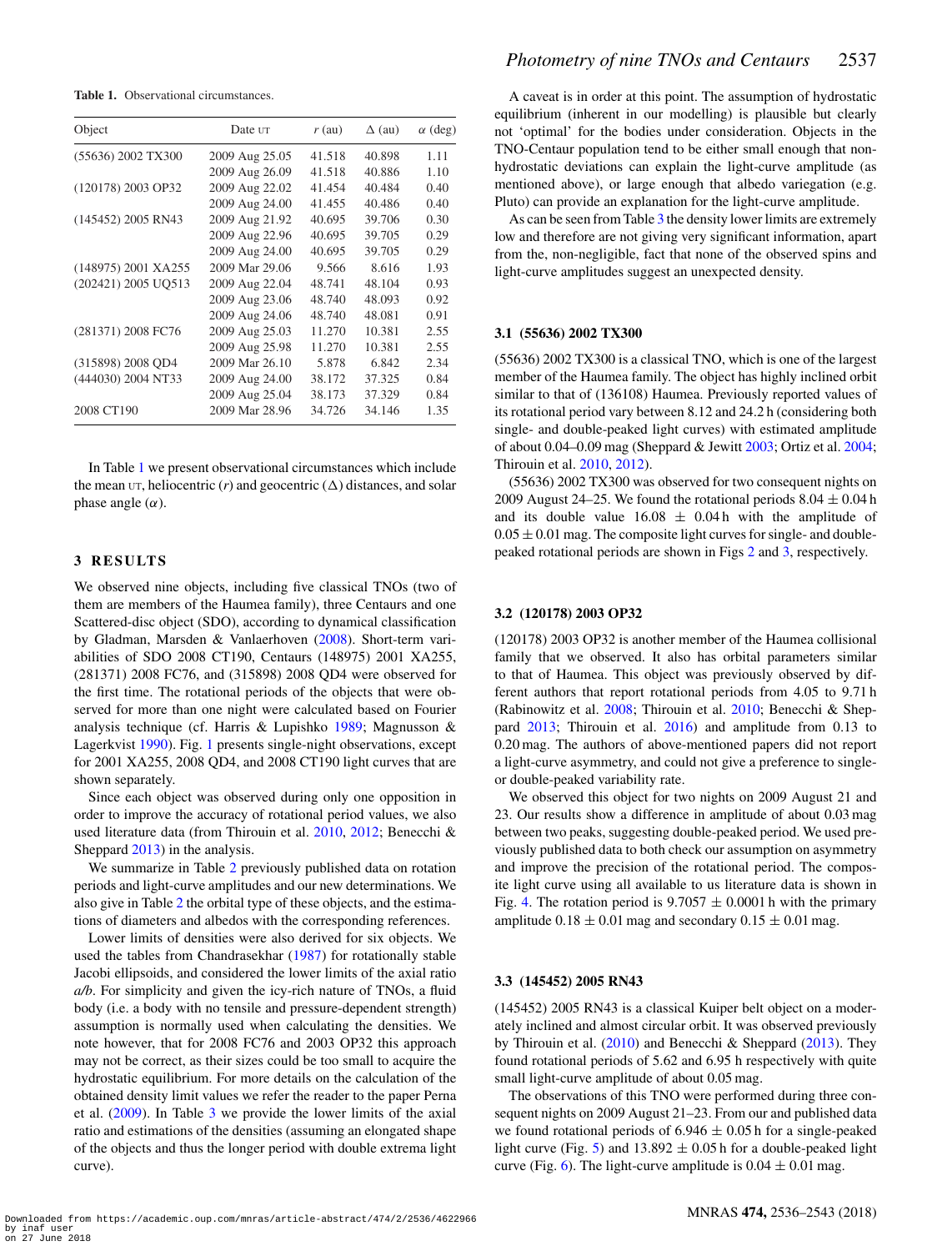<span id="page-2-0"></span>

**Figure 1.** Individual light curves of the objects that were observed for more than one night.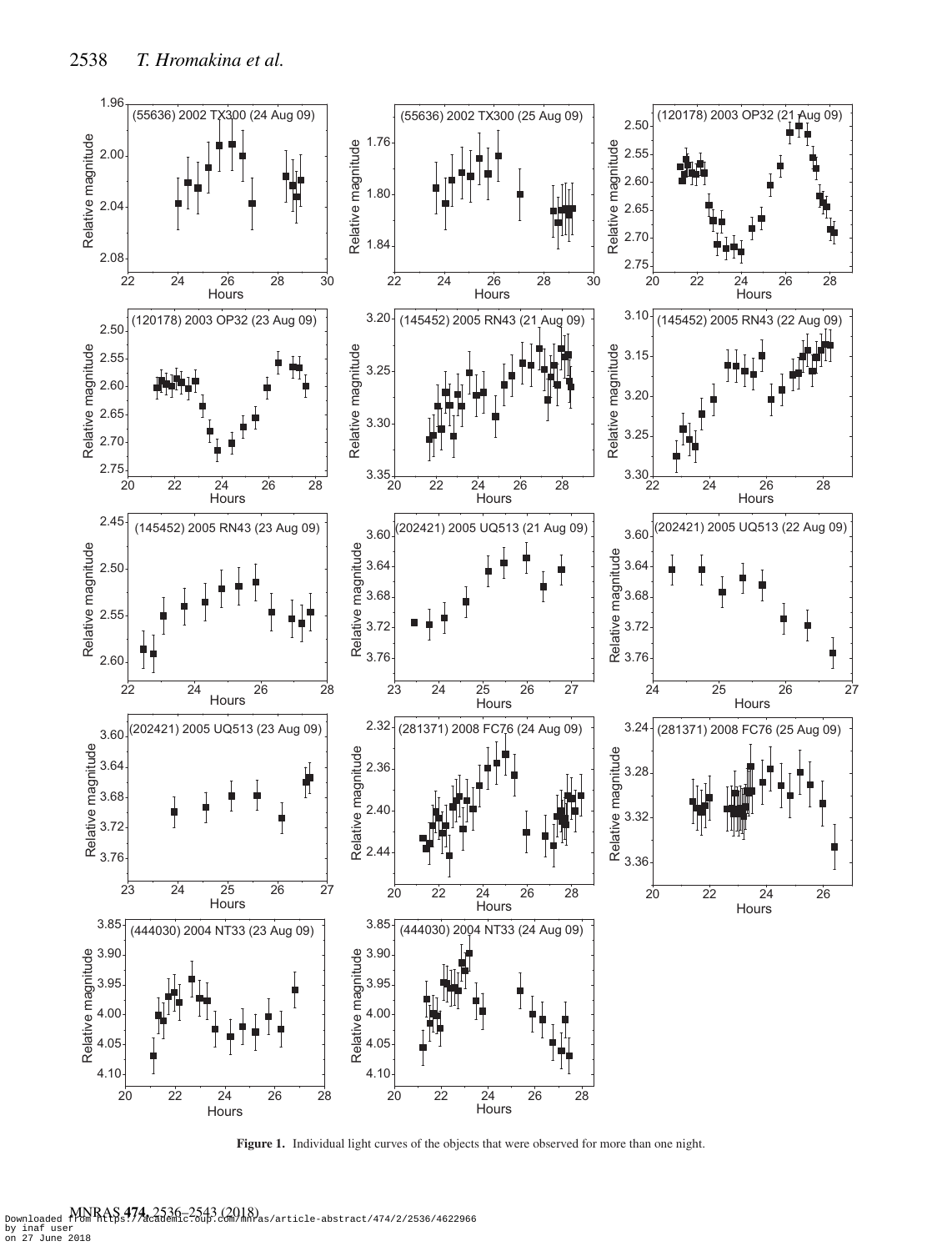#### <span id="page-3-0"></span>Table 2. Summary on the observed objects.

| Object              | Orbital type | $H^a$ (mag) | D(km)                       | pv                       | $P \text{ single (h)}$ | $P$ double $(h)$         | $A$ (mag)                         | Reference                  |
|---------------------|--------------|-------------|-----------------------------|--------------------------|------------------------|--------------------------|-----------------------------------|----------------------------|
| (55636) 2002 TX300  | Cl           | 3.3         | 286 <sup>1</sup>            | 0.88 <sup>1</sup>        | $8.12 \pm 0.08$        | $16.24 \pm 0.08$         | $0.02 \pm 0.02$                   | Sheppard & Jewitt (2003)   |
|                     |              |             |                             |                          | $12.10 \pm 0.08$       | $24.20 \pm 0.08$         | $0.08 \pm 0.02$                   | Sheppard & Jewitt (2003)   |
|                     |              |             |                             |                          |                        | $15.78 \pm 0.05$         | $0.09 \pm 0.02$                   | Ortiz et al. (2004)        |
|                     |              |             |                             |                          | $8.16 \pm 0.05$        |                          | $0.04 \pm 0.01$                   | Thirouin et al. (2010)     |
|                     |              |             |                             |                          | $8.15 \pm 0.05$        | ÷,                       | $0.05 \pm 0.01$                   | Thirouin et al. (2012)     |
|                     |              |             |                             |                          | $8.04 \pm 0.04$        | $16.08 \pm 0.04$         | $0.05 \pm 0.01$                   | This paper                 |
| (120178) 2003 OP32  | Cl           | 4.1         | $\sim$ 216 <sup>1</sup>     | 0.88 <sup>1</sup>        | $4.854 \pm 0.003$      | $\overline{\phantom{0}}$ | $0.20 \pm 0.04$                   | Rabinowitz et al. (2008)   |
|                     |              |             |                             |                          | $4.05 \pm 0.05$        | $\equiv$                 | $0.13 \pm 0.01$                   | Thirouin et al. (2010)     |
|                     |              |             |                             |                          | 4.85                   | 9.71                     | $0.18 \pm 0.01$                   | Benecchi & Sheppard (2013) |
|                     |              |             |                             |                          | 4.85                   |                          | $0.14 \pm 0.02$                   | Thirouin et al. (2016)     |
|                     |              |             |                             |                          | $\qquad \qquad -$      | $9.7057 \pm 0.0001$      | $0.15 \pm 0.01$ ; $0.18 \pm 0.01$ | This paper                 |
| (145452) 2005 RN43  | Cl           | 3.9         | $679^2$                     | 0.11 <sup>2</sup>        | $5.62 \pm 0.05$        |                          | $0.04 \pm 0.01$                   | Thirouin et al. (2010)     |
|                     |              |             |                             |                          | $6.95 \pm 0.05$        | $13.89 \pm 0.05$         | $0.06 \pm 0.01$                   | Benecchi & Sheppard (2013) |
|                     |              |             |                             |                          | $6.946 \pm 0.05$       | $13.892 \pm 0.05$        | $0.04 \pm 0.01$                   | This paper                 |
| (148975) 2001 XA255 | Cen          | 11.1        | $38^{3}$                    | 0.04 <sup>3</sup>        | >7                     | >14                      | $\sim 0.2$                        | This paper                 |
| (202421) 2005 UO513 | Cl           | 3.4         | 4984                        | 0.20 <sup>4</sup>        | $7.03 \pm 0.05$        |                          | $0.06 \pm 0.02$                   | Thirouin et al. (2012)     |
|                     |              |             |                             |                          | $7.03 \pm 0.005$       | $14.06 \pm 0.005$        | $0.07 \pm 0.01$                   | This paper                 |
| (281371) 2008 FC76  | Cen          | 9.3         | $~1 - 82^5$                 | $\overline{\phantom{0}}$ | $5.93 \pm 0.05$        | $11.86 \pm 0.05$         | $0.04 \pm 0.01$                   | This paper                 |
| (315898) 2008 OD4   | Cen          | 11.3        | $\sim$ 16–35 <sup>5</sup>   | $\overline{\phantom{a}}$ | >7                     | >14                      | $\sim 0.15$                       | This paper                 |
| (444030) 2004 NT33  | Cl           | 4.7         | 423 <sup>4</sup>            | 0.13 <sup>4</sup>        | $57.87 \pm 0.05$       |                          | $0.04 \pm 0.01$                   | Thirouin et al. (2012)     |
|                     |              |             |                             |                          | $7.871 \pm 0.05$       | $15.742 \pm 0.05$        | $0.05 \pm 0.01$                   | This paper                 |
| 2008 CT190          | <b>SDO</b>   | 5.5         | $\sim$ 236–470 <sup>5</sup> |                          | >5                     | >10                      | $\sim 0.15$                       | This paper                 |

*<sup>a</sup>*From Minor Planet Centre data base,

<sup>1</sup>Elliot et al. [\(2010\)](#page-7-17), <sup>2</sup>Vilenius et al. [\(2012\)](#page-7-18), <sup>3</sup>Bauer et al. [\(2013\)](#page-7-19), <sup>4</sup>Vilenius et al. [\(2014\)](#page-7-20), <sup>5</sup>Assuming an albedo range of 0.05–0.20.

<span id="page-3-1"></span>**Table 3.** Lower limits of axial ratio and density values (together with diameter and periods, from Table [2\)](#page-3-0). See the text for details.

| Object   | Axial ratio,<br>a/b | $\varrho$<br>$(g \text{ cm}^{-3})$ | Diameter<br>(km) | Period,<br>single/double (h) |
|----------|---------------------|------------------------------------|------------------|------------------------------|
| (55636)  | 1.05                | 0.15                               | 286              | 8.04/16.08                   |
| (120178) | 1.18                | 0.41                               | $\sim$ 108       | $-$ /9.706                   |
| (145452) | 1.04                | 0.20                               | 679              | 6.95/13.892                  |
| (202421) | 1.07                | 0.20                               | 498              | 7.03/14.06                   |
| (281371) | 1.04                | 0.28                               | $\sim$ 41–82     | 5.93/11.86                   |
| (444030) | 1.05                | 0.16                               | 423              | 7.871/15.742                 |

## **3.4 (148975) 2001 XA255**

(148975) 2001 XA255 was firs[t](#page-3-1) classified as a Centaur, but later de la Fuente Marcos & de la Fuente Marcos [\(2012\)](#page-7-21) suggeste[d](#page-3-2) that thi[s](#page-4-2) object is a dynamically unstable temporary Neptune co-orbital. Authors argue it may be a relatively recent visitor from the scattered disc on its wa[y](#page-4-4) to the inner Solar system. No rotational period values are reported in the literature. As we observed 2001 XA255 during only one night on 2009 March 28, we can just give a lower limit of a rotational period to be about 7 h (or 14 h if double-peaked) with an amplitude ∼0.2 mag (Fig. [7\)](#page-4-4).

# **3.5 (202421) 2005 UQ513**

(202421) 2005 UQ513 is a classical TNO. Thirouin et al. [\(2012\)](#page-7-9) reported a rotational variability of 7.03 h and quite small amplitude of 0.06 mag.

From our observations during three nights on 2009 August 21– 23 we can confirm this value and suggest  $7.03 \pm 0.05$  h (singlepeaked) and  $14.06 \pm 0.05$  h (double-peaked) short-term variability with an amplitude  $0.07 \pm 0.01$  mag. The single- and double-peaked

<span id="page-3-2"></span>

**Figure 2.** Single-peaked composite light curve of (55636) 2002 TX300. Zero phase is at  $UT 2009$  August 25.7497.

composite light curves for this object are presented in Figs [8](#page-4-5) and [9,](#page-5-0) respectively.

### **3.6 (281371) 2008 FC76**

(281371) 2008 FC76 is a Centaur on a moderately eccentric and highly inclined orbit. No short-term variability values are available in the literature.

We observed this object during two nights on 2009 August 24–25. Our data suggest a rotational period of  $5.93 \pm 0.05$  h (or twice this value  $11.86 \pm 0.05$  h) with peak-to-peak variation of  $0.04 \pm 0.01$  mag. Composite light curves for single- and doublepeaked solutions are shown in Figs [10](#page-5-1) and [11,](#page-5-2) respectively.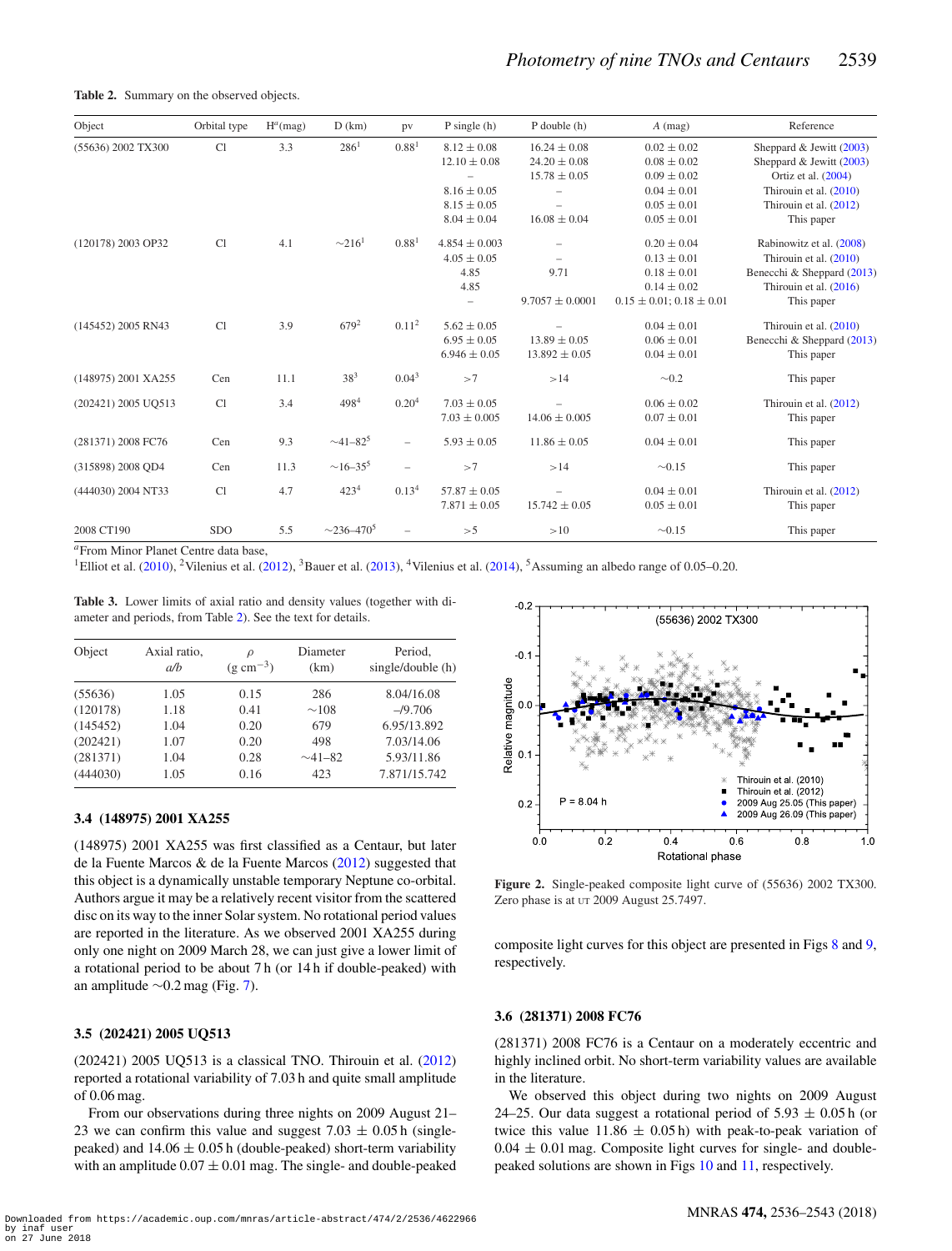<span id="page-4-0"></span>

**Figure 3.** Double-peaked composite light curve of (55636) 2002 TX300. Zero phase is at UT 2009 August 25.7497.

<span id="page-4-1"></span>

**Figure 4.** Double-peaked composite light curve of (120178) 2003 OP32. Zero phase is at UT 2009 August 23.6512.

<span id="page-4-2"></span>

**Figure 5.** Single-peaked composite light curve of (145452) 2005 RN43. Zero phase is at UT 2009 August 23.7067.

# **3.7 (315898) 2008 QD4**

(315898) 2008 QD4 has been classified as a Centaur on a highly eccentric and highly inclined orbit. No values of its rotational period were reported so far. Based on one-night observations on 2009 March 25 (Fig. [12\)](#page-5-3) we suggest its rotational period to be longer than ∼7 h and light-curve amplitude value of about ∼0.15 mag.

<span id="page-4-3"></span>

**Figure 6.** Double-peaked composite light curve of (145452) 2005 RN43. Zero phase is at UT 2009 August 23.7067.

<span id="page-4-4"></span>

**Figure 7.** Light curve of (148975) 2001 XA255.

<span id="page-4-5"></span>

**Figure 8.** Single-peaked composite light curve of (202421) 2005 UQ513. Zero phase is at UT 2009 August 23.7193.

## **3.8 (444030) 2004 NT33**

(444030) 2004 NT33 is a classical, low-eccentricity, and highinclination TNO. Previously reported value of its rotation period is 7.87 h (single-peaked light curve), and suggested amplitude is quite low (0.04 mag) (Thirouin et al. [2012\)](#page-7-9). We observed this object on 2009 August 23–24. From our and literature data we found more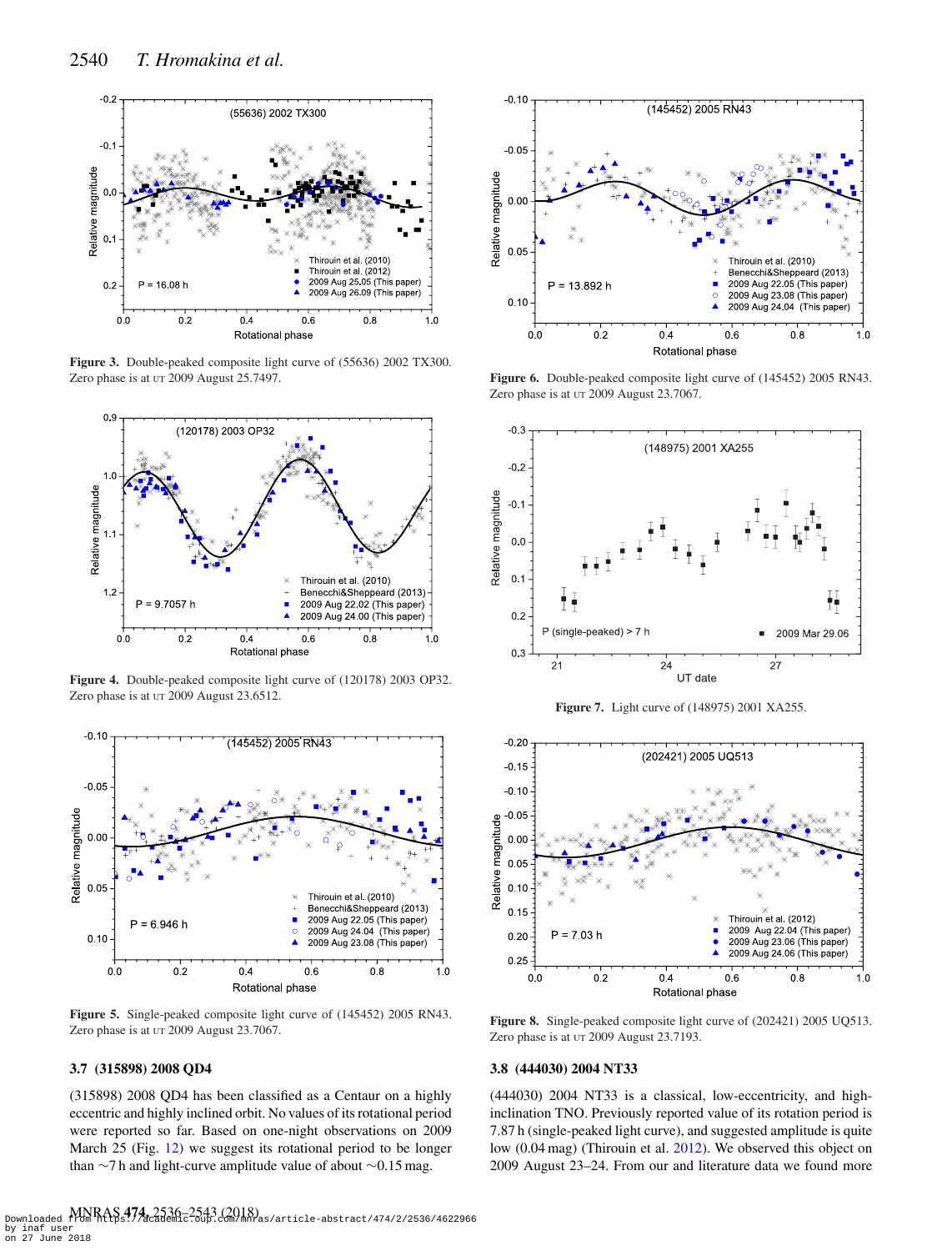<span id="page-5-0"></span>

**Figure 9.** Double-peaked composite light curve of (202421) 2005 UQ513. Zero phase is at UT 2009 August 23.7193.

<span id="page-5-1"></span>

**Figure 10.** Single-peaked composite light curve of (281371) 2008 FC76. Zero phase is at UT 2009 August 25.8323.

<span id="page-5-2"></span>

**Figure 11.** Double-peaked composite light curve of (281371) 2008 FC76. Zero phase is at UT 2009 August 25.8323.

accurate rotational period value of 7.871  $\pm$  0.05 h (15.742  $\pm$  0.05 h for double-peaked period) that is consistent with all of the available data and has an amplitude of  $0.05 \pm 0.01$  mag. Figs [13](#page-5-4) and [14](#page-5-5) show the composite light curves for single- and double-peaked light curves, respectively.

<span id="page-5-3"></span>

**Figure 12.** Light curve of (315898) 2008 QD4.

<span id="page-5-4"></span>

**Figure 13.** Single-peaked composite light curve of (444030) 2004 NT33. Zero phase is at UT 2009 August 24.6685.

<span id="page-5-5"></span>

**Figure 14.** Double-peaked composite light curve of (444030) 2004 NT33. Zero phase is at UT 2009 August 24.6685.

#### **3.9 2008 CT190**

2008 CT190 is a high-eccentricity and high-inclination TNO. This object is less studied compared to other objects in our sample. No rotational period was reported previously. From our data obtained only during 4.5 h on 2009 March 28 we suggest a lower limit of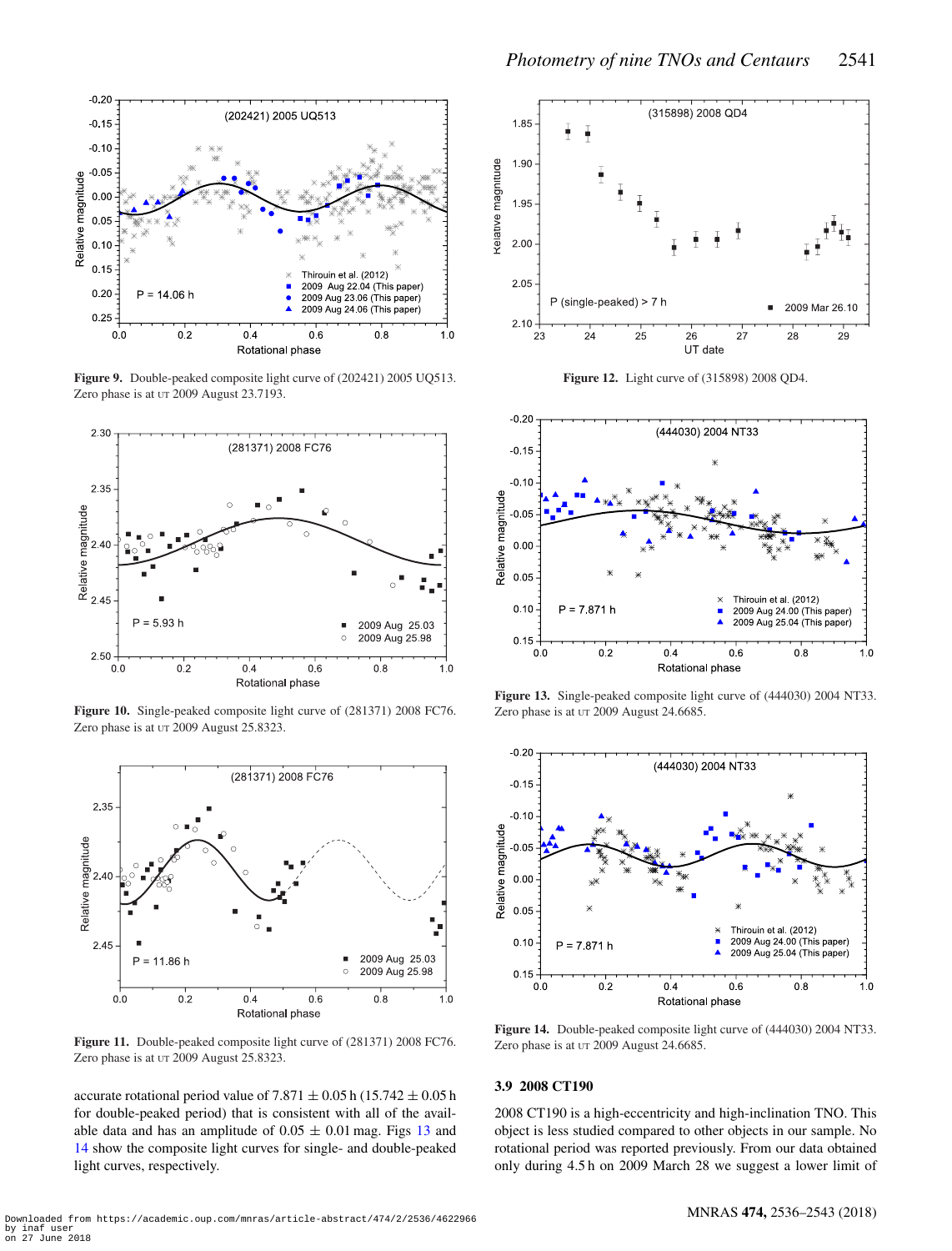<span id="page-6-0"></span>

**Figure 15.** Light curve of 2008 CT190.

rotational period value to be ∼5 h with an amplitude of ∼0.15 mag (Fig. [15\)](#page-6-0).

## **4 DISCUSSION**

The main causes of short-term photometric variability of small Solar system bodies are aspherical shape and surface albedo variations. Light curve with one pair of extrema can be produced only by some kind of surface heterogeneity, whereas light curves with two pairs are usually associated with elongated shape.

It was shown that albedo variation contribution into rotational light curve is relatively small (less than ∼0.2 mag). For bodies with larger amplitudes we postulated an elongated shape with doublepeaked rotational periods (see Thirouin et al. [2016,](#page-7-16) and references therein). As noted before, the underlying assumption based on Jacobi ellipsoids, is at the limits of its applicability in the case of large TNOs and Centaurs and is generally not valid for smaller objects (and asteroids in general), where non-hydrostatic deviations in shape are generally responsible for the light-curve amplitudes.

Indeed, any light-curve asymmetry can be caused by shape and/or albedo irregularities. For the majority of asteroid light curves the primary and secondary peaks differ in amplitude which let us to identify double-peaked periods. In the case of TNOs relatively large rotational periods together with small amplitudes do not let to make a confident distinguish between two peaks. In our sample we found a confident evidence for double-peaked period for only one object.

However, in the case of symmetrical low-amplitude light curves it is more tricky to distinguish between single- and double-peaked periods. Peak-to-peak values gradually decrease and completely disappear while object is approaching pole-on aspect (angle between the rotational axis and the line of sight is  $0°$ ). Thus, bodies with low amplitude light curves can be either viewed from near pole-on orientation or have almost spherical shapes (MacLaurin spheroids). Assuming random rotational axis orientation distribution Sheppard & Jewitt [\(2002\)](#page-7-22) showed that the average viewing angle would be 60◦, and near-spherical shapes of low-amplitude bodies are more probable, than polar observing aspect.

It was shown by Sheppard & Jewitt  $(2002)$  that a population of outer Solar system objects tend to be statistically more elongated than that in the Main belt. For objects with  $D > 200 \text{ km}$  about ∼30 per cent and ∼23 per cent of TNOs have light-curve amplitudes of more than 0.15 and 0.40 mag, respectively, compared to the ∼11 per cent with amplitude more than 0.40 mag for the Main-belt asteroids (Romanishin & Tegler [1999;](#page-7-23) Sheppard & Jewitt [2002\)](#page-7-22).

<span id="page-6-1"></span>

**Figure 16.** Density estimations of TNOs and Centaurs as a function of their absolute magnitude. Data from this work (filled squares), literature data from Dotto et al. [\(2008\)](#page-7-24), open circles; Perna et al. [\(2009\)](#page-7-12), filled circles; Thirouin et al. [\(2010\)](#page-7-8), open squares; Mommert et al. [\(2012\)](#page-7-25), asterisks; Santos-Sanz et al. [\(2012\)](#page-7-26), stars; Thirouin et al. [\(2012\)](#page-7-9), filled triangles; Nimmo et al. [\(2017\)](#page-7-27), open triangles.

This may be caused by generally higher angular momentum in the Kuiper belt. Noteworthy, the majority of Main-belt asteroids are found to have double-peaked light curves caused by elongated shape (e.g. Marchis et al. [2006;](#page-7-28) Chiorny et al. [2007;](#page-7-29) Shevchenko et al. 2009: Szabó et al. [2016\)](#page-7-31).

Moreover, there is a certain correlation between the light-curve amplitude and solar phase angle, i.e. light-curve amplitudes tend to be smaller at smaller phase angles, and light-curve shape effects are more pronounced at larger phase angles of about 20° (Zappala et al. [1990;](#page-7-32) Kaasalainen & Torppa [2001\)](#page-7-33). And indeed, from ground-based sites TNOs can be observed only at small solar phase angles of less than a few degrees. As a result, TNOs with the same elongation would have smaller amplitude compared to that of a Main-belt asteroid. We also would like to emphasize that as Mainbelt asteroids are closer to the observer than TNOs, their aspects of observations are changing a lot, and therefore it is easier to detect shape irregularities. Thus, considering these points, we suggest that more distant small bodies also tend to have aspherical shapes.

From our data sample (which is quite limited) four out of nine (44 per cent) objects have an amplitude larger or about 0.15 mag and have light curves that can only be caused by elongated shape. For the rest of the objects we detect quite small amplitudes. However, as it was shown in Johansen, Youdin & Lithwick [\(2012\)](#page-7-34) objects with sizes  $D < 200$  km in the Main belt and with  $D < 300$  km in the Kuiper belt cannot go through process of self-gravitation and acquire spherical shape. In our sample we have five objects that fall into that category, and two of them have amplitudes smaller than 0.15 mag. We did not find any correlations between rotational and orbital properties, though our data sample is quite small and further investigations on this are needed.

It was shown by Sheppard et al. [\(2008\)](#page-7-0) that larger bodies tend to have larger densities. The authors argue this is due to change of porosity and/or rock/ice ratio. In order to find possible correlation and following Sheppard et al. [\(2008\)](#page-7-0), Fig. [16](#page-6-1) shows the density estimations (using both our data and values taken from the literature) as a function of absolute magnitude. Only objects larger than  $\sim$ 200 km (that are considered to be in hydrostatic equilibrium) were